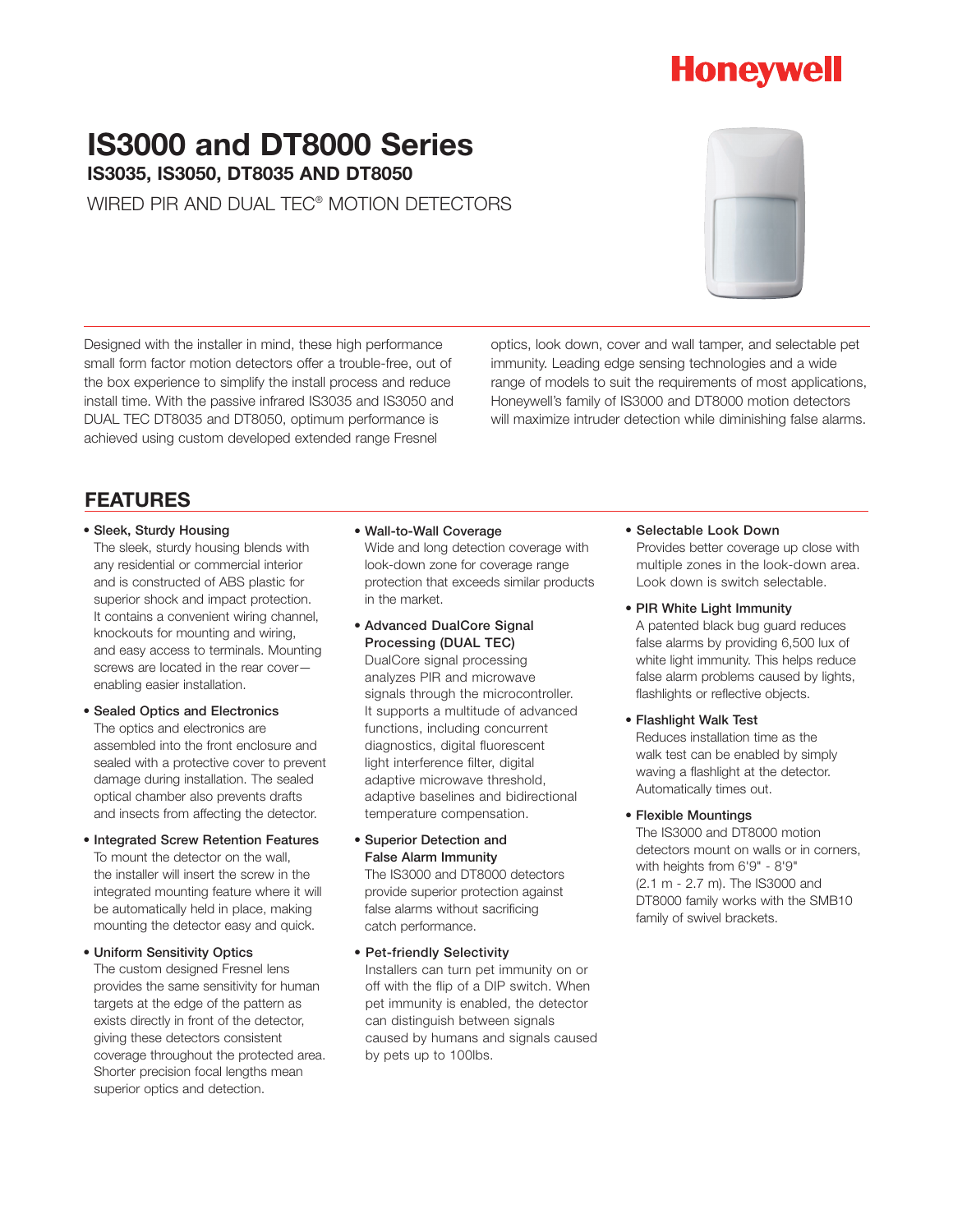# **IS3000 and DT8000 Series**

## **IS3035 AND DT8035**

## WIRED PIR AND DUAL TEC® MOTION DETECTORS

| <b>Specifications</b>           | <b>IS3035 (PIR)</b>                                                                                | DT8035 (DUAL TEC)                                                                                  |
|---------------------------------|----------------------------------------------------------------------------------------------------|----------------------------------------------------------------------------------------------------|
| Range                           | 40' x 56'/12 m x 17 m                                                                              | 40' x 56'/12 m x 17 m                                                                              |
| <b>Power</b>                    | 9.0 - 15 VDC; 11 mA typical, 13 mA maximum;<br>AC Ripple: 3 V peak-to-peak at nominal 12 VDC       | 9.0 - 15 VDC; 15 mA typical, 17 mA maximum;<br>AC Ripple: 3 V peak-to-peak at nominal 12 VDC       |
| <b>Alarm Relay</b>              | Energized Form A; 30 mA, 25 VDC,<br>22 Ohms resistance maximum.<br>Alarm Relay Duration: 3 seconds | Energized Form A; 30 mA, 25 VDC,<br>22 Ohms resistance maximum.<br>Alarm Relay Duration: 3 seconds |
| <b>Tampers</b>                  | Cover & Wall; (NC with cover installed) Form A;<br>30 mA, 25 VDC                                   | Cover & Wall; (NC with cover installed) Form A;<br>30 mA, 25 VDC                                   |
| <b>Microwave Frequency</b>      | $\overline{\phantom{a}}$                                                                           | 10.525 GHz                                                                                         |
| <b>RFI Immunity</b>             | 20V/m 10-1000 MHz, 15V/m 1000-2700 MHz                                                             | 20V/m 10-1000 MHz, 15V/m 1000-2700 MHz                                                             |
| <b>PIR White Light Immunity</b> | 6,500 Lux typical                                                                                  | 6,500 Lux typical                                                                                  |
| <b>Fluorescent Light Filter</b> |                                                                                                    | 50 Hz/60 Hz                                                                                        |
| <b>Operating Temperature</b>    | 14°F to 131°F/-10°C to 55°C                                                                        | 14°F to 131°F/-10°C to 55°C                                                                        |
| <b>Relative Humidity</b>        | 5 to 93%; non-condensing                                                                           | 5 to 93%; non-condensing                                                                           |
| <b>Temperature Compensation</b> | Advanced Dual Slope                                                                                | Advanced Dual Slope                                                                                |
| <b>Dimensions</b>               | 3.86" H x 2.24" W x 1.71" D/<br>9.8 cm H x 5.7 cm W x 4.35 cm D                                    | $3.86"$ H x 2.24" W x 1.71" D/<br>9.8 cm H x 5.7 cm W x 4.35 cm D                                  |
| Weight                          | 3 oz/85 g (net weight)                                                                             | 3.6 oz/102 g (net weight)                                                                          |
| <b>Pet Immunity</b>             | $\leq$ 80 lbs./36kg                                                                                | $\leq$ 100 lbs./45kg                                                                               |

#### IS3035/DT8035 DETECTION PATTERNS IS3035/DTS1

Top View

PLAN VIEW ALL ZONES  $\frac{1-\nu}{1-\nu}$ 





| <b>Zones</b> |                 |  |
|--------------|-----------------|--|
| A            | 2 l ook-down    |  |
| B            | 18 Lower        |  |
| C            | 46 Intermediate |  |
| D            | 36 Long         |  |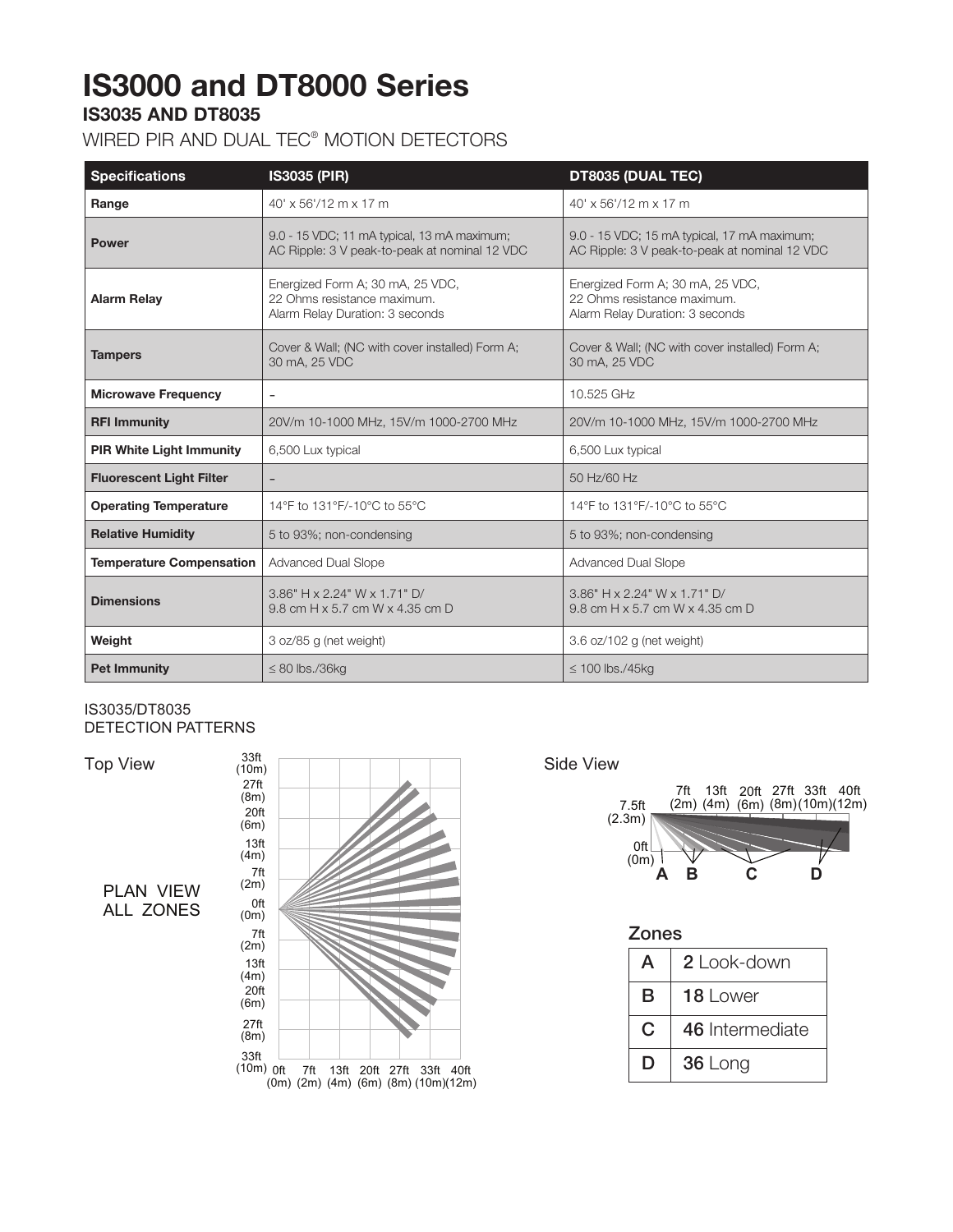# **IS3000 and DT8000 Series**

## **IS3050 AND DT8050**

## WIRED PIR AND DUAL TEC® MOTION DETECTORS

| <b>Specifications</b>           | <b>IS3050 (PIR)</b>                                                                                | DT8050 (DUAL TEC)                                                                                  |
|---------------------------------|----------------------------------------------------------------------------------------------------|----------------------------------------------------------------------------------------------------|
| Range                           | 53' x 72'/16 m x 22 m                                                                              | 53' x 72'/16 m x 22 m                                                                              |
| <b>Power</b>                    | 9.0 - 15 VDC; 11 mA typical, 13 mA maximum;<br>AC Ripple: 3 V peak-to-peak at nominal 12 VDC       | 9.0 - 15 VDC; 15 mA typical, 17 mA maximum;<br>AC Ripple: 3 V peak-to-peak at nominal 12 VDC       |
| <b>Alarm Relay</b>              | Energized Form A; 30 mA, 25 VDC,<br>22 Ohms resistance maximum.<br>Alarm Relay Duration: 3 seconds | Energized Form A; 30 mA, 25 VDC,<br>22 Ohms resistance maximum.<br>Alarm Relay Duration: 3 seconds |
| <b>Tampers</b>                  | Cover & Wall; (NC with cover installed) Form A;<br>30 mA, 25 VDC                                   | Cover & Wall; (NC with cover installed) Form A;<br>30 mA, 25 VDC                                   |
| <b>Microwave Frequency</b>      | $\overline{\phantom{a}}$                                                                           | 10.525 GHz                                                                                         |
| <b>RFI Immunity</b>             | 20V/m 10-1000 MHz, 15V/m 1000-2700 MHz                                                             | 20V/m 10-1000 MHz, 15V/m 1000-2700 MHz                                                             |
| <b>PIR White Light Immunity</b> | 6,500 Lux typical                                                                                  | 6,500 Lux typical                                                                                  |
| <b>Fluorescent Light Filter</b> |                                                                                                    | 50 Hz/60 Hz                                                                                        |
| <b>Operating Temperature</b>    | 14°F to 131°F/-10°C to 55°C                                                                        | 14°F to 131°F/-10°C to 55°C                                                                        |
| <b>Relative Humidity</b>        | 5 to 93%; non-condensing                                                                           | 5 to 93%; non-condensing                                                                           |
| <b>Temperature Compensation</b> | Advanced Dual Slope                                                                                | <b>Advanced Dual Slope</b>                                                                         |
| <b>Dimensions</b>               | 3.86" H x 2.24" W x 1.71" D/<br>9.8 cm H x 5.7 cm W x 4.35 cm D                                    | 3.86" H x 2.24" W x 1.71" D/<br>9.8 cm H x 5.7 cm W x 4.35 cm D                                    |
| Weight                          | 3 oz/85 g (net weight)                                                                             | 3.6 oz/102 g (net weight)                                                                          |

### IS3050/DT8050 DETECTION PATTERNS

Ton<sup>1</sup>